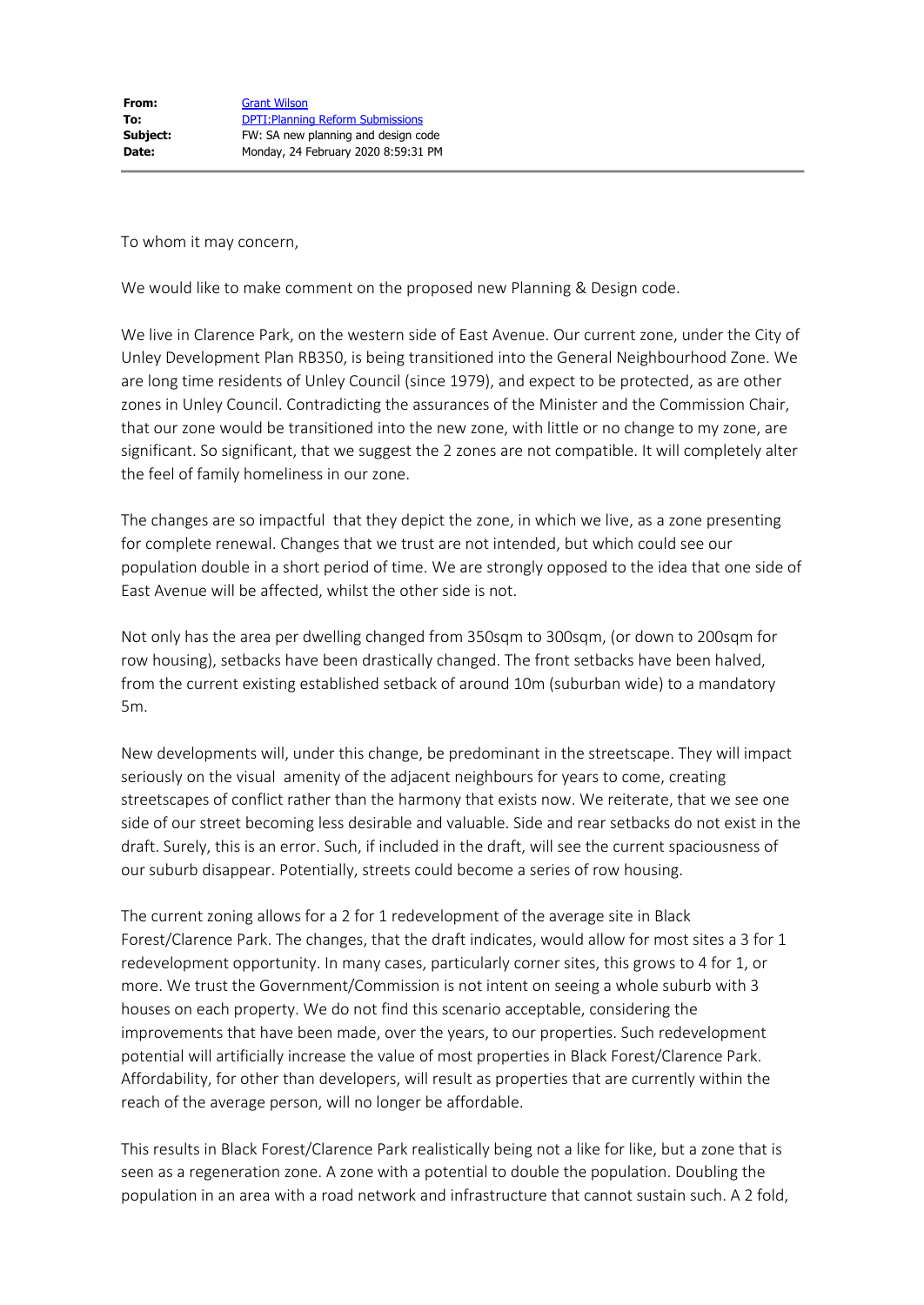or even 3 fold increase, in the number of residential vehicles, on top of the existing number will see our streets become daily car parks. This is already an issue with properties close to the tram and train lines, and near cafes. The amount of roofed area is increasing from 50% to 60% of the site area, with private open space reducing from 20% to as little as 8%. This may work in a future Greenfields development, where open space is plentiful. It will not work in our neat and tidy garden suburb with established fruit trees and large green leafy trees. The amount of open space in the City of Unley is approx. 2.5%, which is already the lowest in the metropolitan area. The pressure would be on the City of Unley, to create more open space, which would be a significantly costly exercise.

Overlooking restrictions have been reduced from 1.7m cill height on  $2^{nd}$  floor windows to 1.5m cill heights. An average person can see over a cill height of 1.5m with ease, effectively eliminating the effort to minimise overlooking.

Increasing the width of carports from 30% of the frontage of the site to 50% will see carports/garages dominate the streetscape.

We already have unacceptable parking issues, since parking time restrictions were implemented at the Northern end of East Avenue. Between the train line and Kelvin Avenue, East Avenue has attracted daily train commuters who leave their cars outside (and sometimes too close to driveways) our properties all day, 5 days a week. The street is busy enough, without us having to back out with less than a full view of approaching traffic.

Local Councils understand the issues that face it's ratepayers. We understand that it is the Parliament's intention to remove/restrict the input that Councils will have in the future with changes to the Code. Councils (Local Government) are surely best placed to actually be the driver of investigations into future changes. They have the empathy with the amenity of the community that state Government Departments can't have.

This is currently being demonstrated with the City of Unley's in depth analysis of what appears to be a draft Code full of errors and omissions. An Analysis without which the new Code potentially would have been so disastrous as to destroy the amenity of the suburbs of Adelaide, and in particular, our suburb. Likewise in their leading the Development Plan Amendment in the Life Care, Norman Terrace Precinct.

The ability of local councillors/local government who engage with the community in both exercises demonstrates that they are far more equipped to conduct community consultation, than is the department. We request, in all sincerity therefore, that you respect the role that Local Councils can and do provide. Please, not only re-include them in the process, but consider allowing them to be the driver of future considerations for change.

We trust that the intention of the Government is not for the RB350 zone to be a regeneration zone, that it was meant to be transitioned like for like. This being the case, then the numerical discrepancies noted in our submission are in error, and not deliberate.

If in error, this may reflect that the Government is under severe pressure to put this mammoth exercise together in the time frame the parliament has decreed.